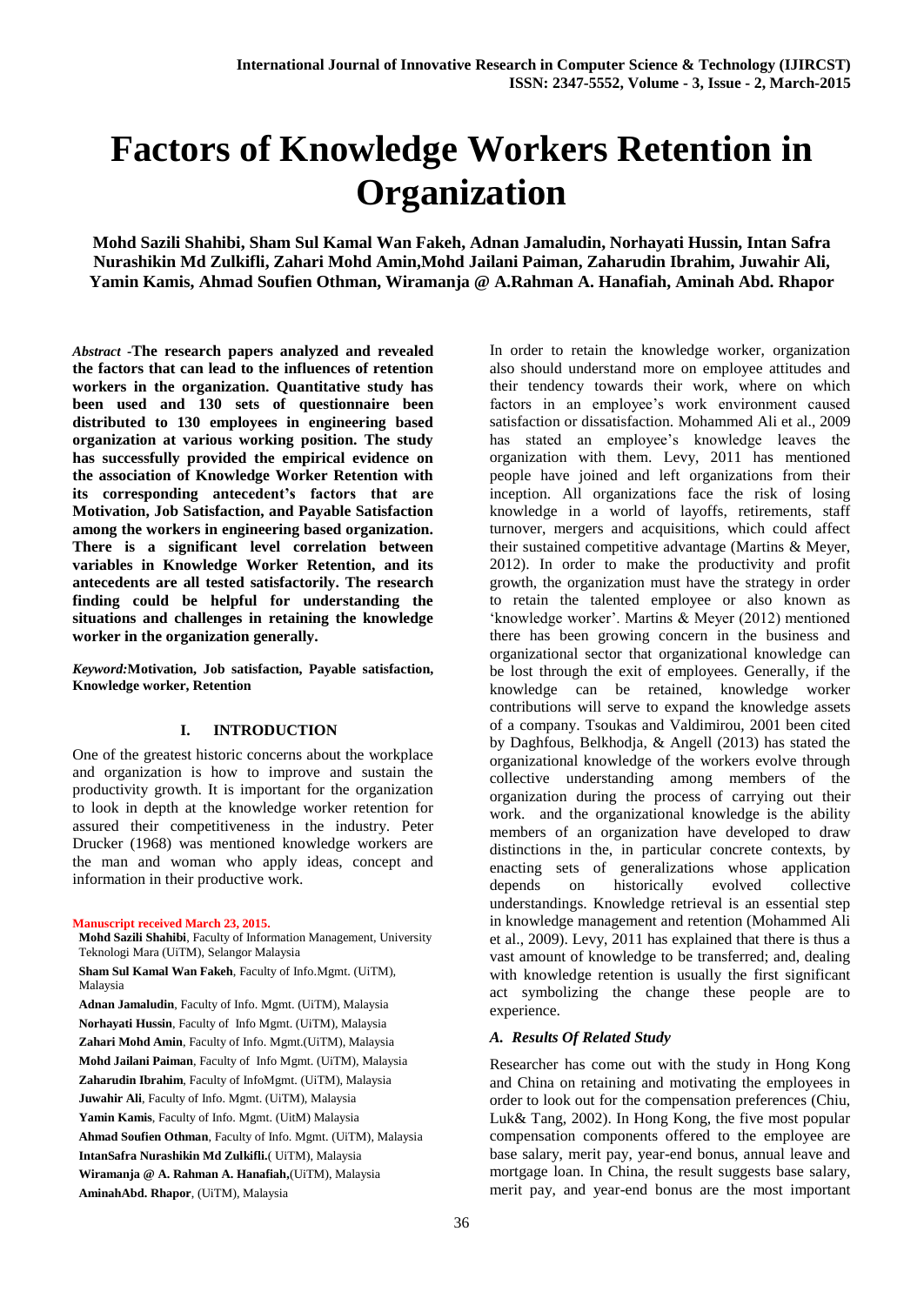compensation components in retaining and motivating supervisors and employees. As the result of this study, in retaining and motivating the staffs, the preferences are basic and variable payment, pensions, Insurance, leave, allowances, and social benefits.

The retaining issues studies were extended to other regions of the world including Irish. Researcher has come out with the descriptive study that accesses impact of training on employee retention and examines the relationship between organizational commitments to training and benefits accrued (Acton & Golden, 2003). From a company and employee perspective, training and development of company employees are essential for organizational operation and organizational advancement. Retention of employees and the retention of value skill sets is important to continued business achievements. Knowledge preservation within the organization leads to the successful retention of employees. Employee turnover may lead to a loss of human resources weakening competitive positions. As results, the study demonstrates that organizational attitudes and provision for training relate positively to employee expectations and requirements.

There is a study of barriers to the recruitment and retention of supervisors/managers in the Scottish tourism industry (Martin, Mactaggart& Bowlen, 2006). The primary objective of the paper was to examine, from the supervisors/managers' perspective, the impacting factors and barriers to the recruitment and retention in the Scottish tourism industry. As highlighted, this research provides insights to tourism practitioners in understanding and tackling the problem facing tourism employment in Scotland. Martin, Mactaggart& Bowlen tends to find out the three factors. There are working conditions, development of tourism supervisor/manager, and the image of the tourism industry lead to the recruitment and retention.

Kelley, Blackman & Hurst (2007) seeking to identify the relationship between learning organizations and retention of knowledge workers. From the analysis of the survey showed evidence of a relationship between learning organization disciplines and turnover intent. There are six facets of job satisfaction. There are comforts, challenge, and reward, relation with co-worker, resource adequacy, and promotion.

Landsman (2007) also has reviewed the supporting child welfare supervisors to improve worker retention. This paper describes the implementation of a federally funded child welfare training initiative designed to improve worker retention largely through developing, implementing, and evaluating a statewide supervisor training program in a Midwestern state. Unique to this collaborative effort was involving all child welfare supervisors in identifying needed content components, developing competencies, and conducting selfassessments. The ecological approach suggests that individual workers are affected by the environment in which the organization exists. Social exchange views intra-organizational relationships, such as those between workers and their supervisors. Empowerment is described as a multi-level construct, applicable at the individual, organizational, and community levels. Sociological

research on work and organizations has made important contributions to understanding the ways in which organizational structures influence job satisfaction, commitment to the organization, retention and intentions to stay longer in the organization.

## **II. RESEARCH FRAMEWORK MODEL**



Fig 1: The Research Framework Model

The proposed research model and framework has been extracted and adopted based on the 5 previous research papers before. The motivation, job satisfaction, and the payable satisfaction will be the facets and independent variables for the study.

# *A. Purpose*

The purpose of the research is to investigate factors that contributed to the retentions of knowledge workers in organization.

# *B. Research Methodology*

There are about 130 sets of questionnaires were distributed to the workers in a engineering organization at various working position. Organization in engineering discipline was chosen as sample of research because turnover among workers in engineering discipline is high. The questionnaire used 5 Likert scale format as a measurement of analysis.

## **III. FINDINGS AND DISCUSSIONS**

Table 1 presented the descriptive statistics of variable Motivation. Most of the respondents have selected option 3 in the likert scale (3=Neutral, 4=Agree, 5=Strongly Agree) in the questionnaire. The value of mean motivation has been computed has shown in table 1.

| Table 1: Motivation |  |  |  |
|---------------------|--|--|--|
|---------------------|--|--|--|

| Item                                                      | N   | Rang<br>e | Minimum   | Maximu<br>m | Mean<br><b>Std Error</b> |             | StdDevi<br>sion | Varianc<br>e |
|-----------------------------------------------------------|-----|-----------|-----------|-------------|--------------------------|-------------|-----------------|--------------|
|                                                           |     |           | Statistic | Statistic   |                          |             | Statistic       | Statistic    |
| I consider<br>myself as a<br>self-<br>motivated<br>person | 130 | 3.00      | 2.00      | 5.00        | 4.11<br>54               | 0.048<br>39 | 0.55174         | 0.304        |
| It is<br>important<br>that I work<br>for a                | 130 | 3.00      | 2.00      | 5.00        | 4.22<br>31               | 0.053<br>80 | 0.61336         | 0.376        |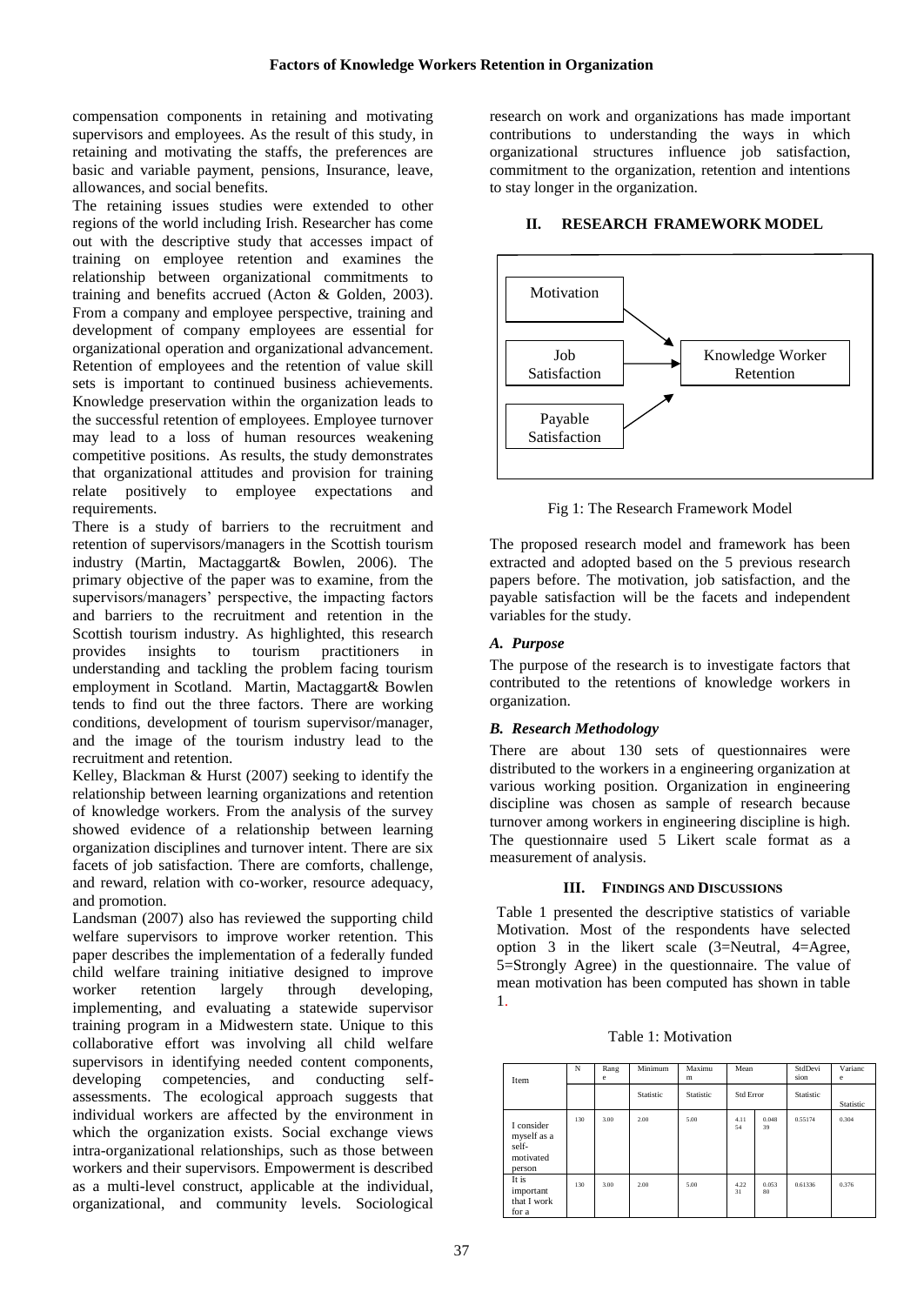| company<br>that allows<br>me to use<br>my skills<br>and talent                                                         |     |      |      |      |            |             |         |       |
|------------------------------------------------------------------------------------------------------------------------|-----|------|------|------|------------|-------------|---------|-------|
| If choosing<br>jobs, I want<br>the jobs that<br>allows me<br>to be<br>recognized<br>for success                        | 130 | 3.00 | 2.00 | 5.00 | 4.26<br>15 | 0.047<br>04 | 0.53634 | 0.288 |
| I would<br>work harder<br>if I know<br>that my<br>effort will<br>lead to<br>higher pay                                 | 130 | 3.00 | 2.00 | 5.00 | 4.26<br>92 | 0.050<br>98 | 0.58121 | 0.338 |
| I give my<br>best effort<br>when I<br>know that it<br>will been<br>appreciated<br>by the<br>organizatio<br>$\mathbf n$ | 130 | 3.00 | 2.00 | 5.00 | 4.19<br>23 | 0.055<br>79 | 0.63608 | 0.405 |
| Decision I<br>make will<br>reflect high<br>standard<br>that I set for<br>myself                                        | 130 | 3.00 | 2.00 | 5.00 | 4.19<br>23 | 0.055<br>79 | 0.63608 | 0.405 |
| Valid N<br>(listwise)                                                                                                  | 130 |      |      |      |            |             |         |       |

 Analysis of Standard Deviation (SD) and means value discovered appreciation by the organization is very important for retention of workers in organization. It indicated by Standard Deviation value of 0.63608 and mean value of 4.2615. Then, followed by freedom to use skills and talent and confident their effort will lead to higher pay. Analysis also revealed that the freedom for workers to set their standard of work has achieved Standard Deviation value of 0.57915 and it followed by self-motivation which has the Standard Deviation value of 0.55174. Lastly, the respondent preferred to choose their job that allows them to be recognized by the organization, which has the Standard Deviation of 0.53634.

Table 2: Job Satisfaction

| Item                                                                                | N   | Rang<br>e | Minimum   | Maximu<br>m | Mean<br><b>Std Error</b> |             | StdDevi<br>sion | Varianc<br>e |
|-------------------------------------------------------------------------------------|-----|-----------|-----------|-------------|--------------------------|-------------|-----------------|--------------|
|                                                                                     |     |           | Statistic | Statistic   |                          |             | Statistic       | Statistic    |
| I believe<br>that the<br>work<br>atmosphere<br>is friendly                          | 130 | 4.00      | 1.00      | 5.00        | 3.50<br>77               | 0.081<br>90 | 0.93383         | 0.872        |
| My superior<br>encourages<br>my<br>developmen<br>t                                  | 130 | 4.00      | 1.00      | 5.00        | 3.57<br>69               | 0.081<br>62 | 0.93066         | 0.866        |
| At work,<br>my opinion<br>seems to<br>count                                         | 130 | 4.00      | 1.00      | 5.00        | 3.59<br>23               | 0.076<br>99 | 0.87777         | 0.770        |
| My work<br>activities<br>are<br>personally<br>meaningful<br>to me                   | 130 | 4.00      | 1.00      | 5.00        | 3.83<br>85               | 0.066<br>25 | 0.75538         | 0.571        |
| I am<br>satisfied<br>with the<br>way that<br>this<br>organizatio<br>n is<br>managed | 130 | 4.00      | 1.00      | 5.00        | 2.66<br>92               | 0.086<br>95 | 0.99135         | 0.983        |
| I am                                                                                |     |           |           |             |                          |             |                 |              |

| confident of<br>my abilities<br>to succeed<br>at my work | 130 | 3.00 | 2.00 | 5.00 | 4.01<br>54 | 0.052<br>36 | 0.59695 | 0.356 |
|----------------------------------------------------------|-----|------|------|------|------------|-------------|---------|-------|
| Valid N<br>(listwise)                                    | 130 |      |      |      |            |             |         |       |

 Standard Deviation (SD) provides an indication of how far the individual responses to a question vary or deviate from the mean value. From Table 19, in ranking, "I am satisfied with the way that this organization is managed" has the high Standard Deviation of 0.99135, followed by "I receive adequate training to do my job well" which the Standard Deviation of 0.95670, followed by "I believe that the work atmosphere is friendly" has the Standard Deviation of 0.93383, followed by "My superior encourages my development" has the Standard Deviation of 0.93066, followed by "At work, my opinion seems to count" which has the Standard Deviation of 0.87777, followed by "My work activities are personally meaningful to me" has the Standard Deviation of 0.75538 and lastly "I am confident of my abilities to succeed at my work" which has the Standard Deviation of 0.59695.

Table 3: Payable Satisfaction

| Item                                                                            | N   | Rang<br>e | Minimum   | Maximu<br>m      | Mean       |             | StdDevi<br>sion | Varianc<br>e |
|---------------------------------------------------------------------------------|-----|-----------|-----------|------------------|------------|-------------|-----------------|--------------|
|                                                                                 |     |           | Statistic | <b>Statistic</b> | Std Error  |             | Statistic       | Statistic    |
| I receive<br>salary on<br>time every<br>month                                   | 130 | 4.00      | 1.00      | 5.00             | 3.56<br>15 | 0.100<br>09 | 1.14122         | 1.302        |
| I believe<br>that the<br>salary<br>encourages<br>my job<br>performanc<br>e      | 130 | 4.00      | 1.00      | 5.00             | 4.13<br>85 | 0.071<br>41 | 0.81416         | 0.663        |
| I am<br>satisfied<br>with my<br>current<br>salary                               | 130 | 4.00      | 1.00      | 5.00             | 3.02<br>31 | 0.095<br>50 | 1.08881         | 1.186        |
| I believe of<br>abilities of<br>work will<br>increase my<br>salary<br>increment | 130 | 4.00      | 1.00      | 5.00             | 3.96<br>15 | 0.059<br>22 | 0.67518         | 0.456        |
| I am<br>satisfied<br>with the<br>compensati<br>on amount                        | 130 | 4.00      | 1.00      | 5.00             | 3.56<br>92 | 0.074<br>02 | 0.84393         | 0.712        |
| Valid N<br>(listwise)                                                           | 130 |           |           |                  |            |             |                 |              |

 Standard Deviation (SD) provides an indication of how far the individual responses to a question vary or deviate from the mean value. From Table 21, in ranking, "I receive salary on time every month" has the high Standard Deviation of 1.14122, followed by "I am satisfied with my current salary" which the Standard Deviation of 1.08881, followed by "I am satisfied with the compensation amount" has the Standard Deviation of 0.84393, followed by "I believe that the salary encourages my job performance" has the Standard Deviation of 0.81416, and lastly "I believe of abilities of work will increase my salary increment" which has the Standard Deviation of 0.67518.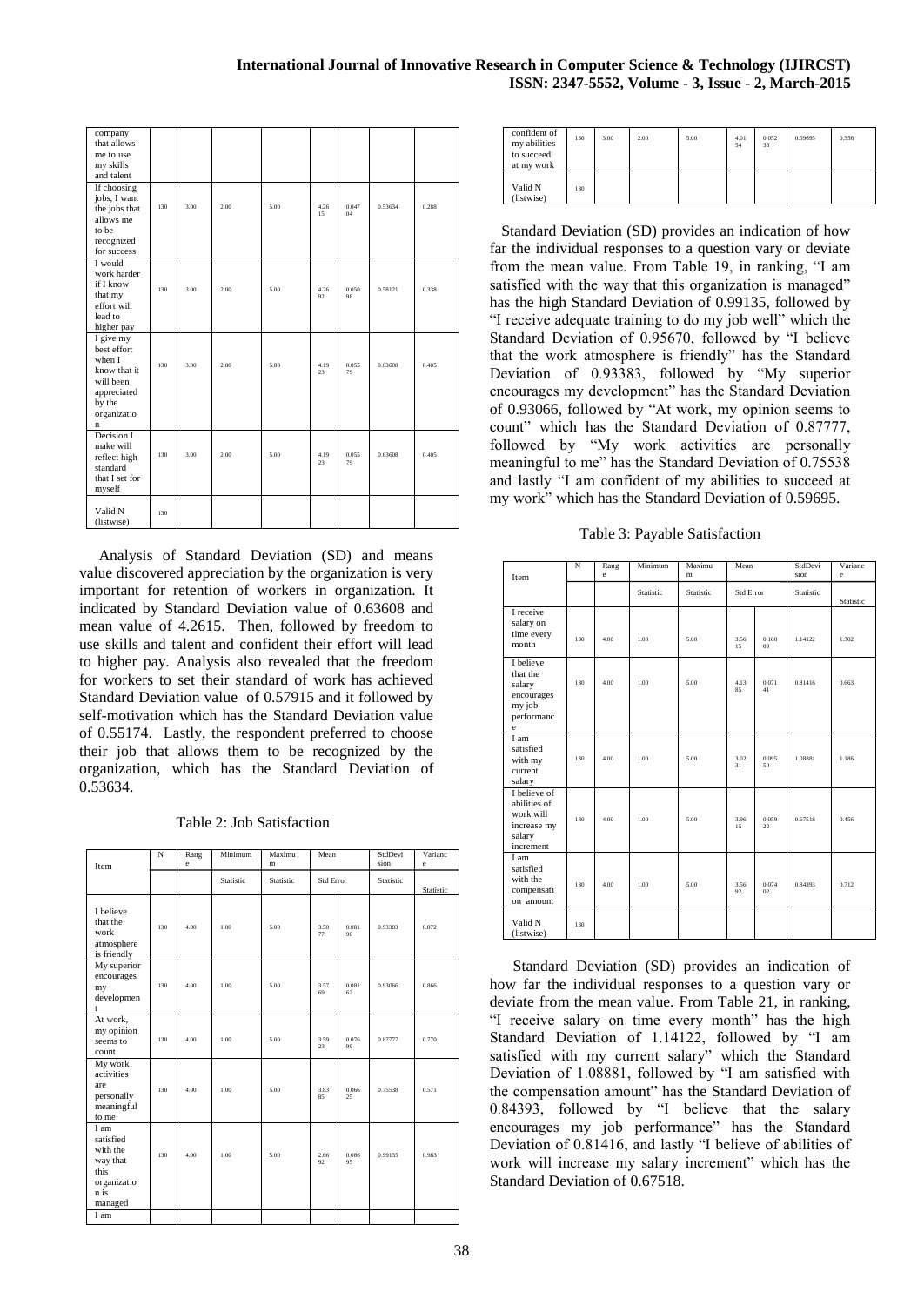## *A. Correlation Analysis*

Job Satisfaction significantly is correlated with Knowledge Worker Retention. The result of the study in table 4 found that Job Satisfaction is significantly correlated with Knowledge Worker Retention with the analysis correlation strength of 0.644 which can be regarded as strong relationship as the value is above 0.6. Job Satisfaction means the workers are really satisfied with the routine and daily job/task. They believe that the working atmosphere in their organization is friendly, their opinion seems to count, they are received the adequate training, they are satisfied on how the company is been managed, and their superior encourages for their career path development. Pay and salary also can be regarded as the most important drive in working. The result of the study found that the Payable Satisfaction is directly correlated with Knowledge Worker Retention with the correlation strength of 0.619 as shown in table 4 which can be regarded as strong relationship as the value is above 0.6. As the pay and salary is important, means that the workers are satisfied with their current salary, receive salary on time every month, believe that the salary and pay will encourage their job performance, believe that the abilities of work will increase the salary increment, and also satisfied with the compensation amount. The analyses of the research also find out correlation between Motivations with Knowledge Worker Retention.The finding suggests that Motivation is significantly correlated with Knowledge Worker Retention and the correlation strength of 0.374 as shown in table 4. The correlation is been regarded as "medium strong" as the value is between  $0.3 - 0.6$ . The finding can be concluded that workers has the moderately consider themselves as self-motivated person, use their skills and talent, recognized for success, give full effort if been appreciated by organization, and their decision will reflect the high standard for themselves.

Table 4: Correlation between Antecedents and Knowledge Worker Retention

|                     |                        | Motivation | <b>Job Satisfaction</b> | Pay Satisfaction | Knowledge<br><b>Worker Retention</b> |
|---------------------|------------------------|------------|-------------------------|------------------|--------------------------------------|
| Motivation          | Pearson<br>Correlation | 1          | 0.296"                  | 0.352"           | 0.374"                               |
|                     | Sig. 2 tailed          |            | 0.001                   | 0.000            | 0.000                                |
|                     | N                      | 130        | 130                     | 130              | 130                                  |
|                     | Pearson<br>Correlation | 0.296"     | 1                       | 0.556"           | 0.644"                               |
| Job<br>Satisfaction | Sig. 2 tailed          | 0.001      | 0.000                   | 0.000            | 0.000                                |
|                     | N                      | 130        | 130                     | 130              | 130                                  |
|                     | Pearson<br>Correlation | 0.352      | 0.556"                  | 1                | 0.619"                               |
| Pay<br>Satisfaction | Sig. 2 tailed          | 0.000      | 0.000                   |                  | 0.000                                |
|                     | N                      | 130        | 130                     | 130              | 130                                  |
| Knowledge           | Pearson<br>Correlation | 0.374"     | 0.644"                  | 0.619"           | 1                                    |
| Worker<br>Retention | Sig. 2 tailed          | 0.000      | 0.000                   | 0.000            | 0.000                                |
|                     | N                      | 130        | 130                     | 130              | 130                                  |

## **IV. CONCLUSION**

In knowledge economy era is not easy for organization to maintain their workers witih the long period. The mobility of knowledge workers is a major concern in the new economy as the loss of knowledge workers to an organization means loss of both tangible and intangible

knowledge and possibly for creating competitive advantage (Kinnear & Sutherland, 2000).The discussion explained in detailed on what factors that have contributed to such findings in which all antecedents are found to have significant correlation with Knowledge Worker Retention dimensions. The research undoubtedly has provided an important insight on how effective organization in maintaining and retaining their employees and staffs successfully. Based on the findings, Knowledge Worker Retention in Cypark Resources Berhad is accepted by its employees and staffs and three antecedents are appeared to have the significant correlation with Knowledge Worker Retention dimension. The Motivation, Job Satisfaction, and Payable Satisfaction is satisfactorily accepted and agreed by the employees and staffs as the drive in order for them to stay longer in the organization. From this result, what Cypark Resources can do is to continue and make some changing and improvement in the management especially on those 3 antecedents because it proved to be significant towards the retention of the workers itself in organization.

#### **REFERENCES**

- [1] AbdelkaderDaghfous, Omar Belkhodja, & Angell, Linda C. (2013) Understanding and Managing Knowledge Loss. Journal of Knowledge Management.17(5): 639-660. Retrieved 15 October, 2013 from http://www.emeraldinsight.com/journals.htm?articleid=1709735
- [2] Acton, T. & Golden, W. (2003). Training the Knowledge Worker: A Descriptive Study of Training Practices in Irish Software Companies. Retrieved December 4, 2012 from http://dx.doi.10.1108/03090590310468958.
- [3] Bairi, Jayachandra., Manohar, B. Murali., &Kundu, G. Kumar. (2011) Knowledge Retention in the IT Service Industry.Journal of System and Information Technology. 13(1):<br>43- 65. Retrieved 30 October, 2013 from 43- 65. Retrieved 30 October, 2013 from www.emeraldinsight.com/1328-7265.htm.
- [4] Chiu, Randy K., Luk, Vivianne W. & Tang, Thomas L. (2002). Retaining and Motivating Employees: Compensation Preferences in Hong Kong and China Retrieved December 16, 2012 from http://dx.doi.org/10.1108/00483480210430346.
- [5] Landsman, M. (2007). Supporting Child Welfare Supervisors to Improve Worker Retention.Retrieved December 13, 2012 from http://www.cwla.org/.
- [6] Lee-Kelley, L., Blackman, Deborah A. & Hurst, Jeffrey P. (2007). An Exploration of the Relationship between Learning Organizations and the Retention of Knowledge Workers.Retrieved December 1, 2012 fro[m www.emeraldinsight.com/0969-6](http://www.emeraldinsight.com/0969-)474.htm.
- [7] Levy, M. (2011) Knowledge Retention: Minimizing Organizational Business Loss. Journal of Knowledge Management.
- Martin, A., Mactaggart, D. & Bowden, J. (2006). The Barriers to the Recruitment and Retention of Supervisors/Managers in the Scottish Tourism Industry. Retrieved December 16, 2012 from http://dx.doi.org/10.1108/09596110673529.
- Martins, E.L. & Meyer, Hester W.J. (2012) Organizational and Behavioral Factors that Influence Knowledge Retention. Behavioral Factors that Influence Knowledge Retention. Journal of Knowledge Management. 16(1): 77-96. Retrieved 15 October, 2013 from

www.emeraldinsight.com/journals.htm?articleid=17015623.

[10] Mohammed Ali et al. (2009) Measuring Knowledge Retention: A Case Study of a Construction Consultancy in the UAE. Journal of Engineering, Construction and Architectural Management. 16(1): 92-108. Retrieved 01 November, 2013 from

www.emeraldinsight.com/journals.htm?articleid=1765031.